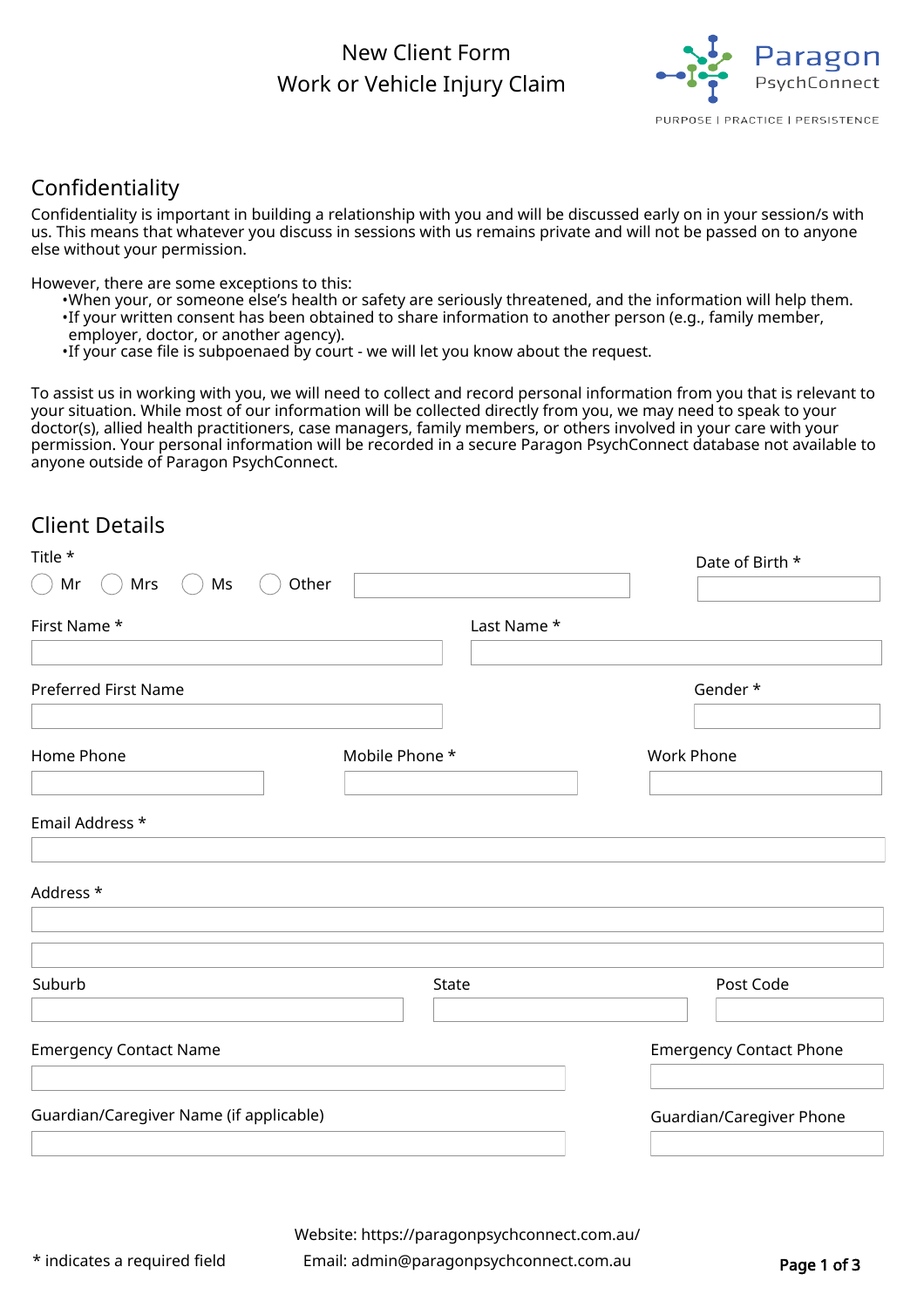# New Client Form Work or Vehicle Injury Claim



Page 2 of 3

|                                | Work or Vehicle Injury Claim (Compensable) Details                                                                   |                           |
|--------------------------------|----------------------------------------------------------------------------------------------------------------------|---------------------------|
| Type of Claim *                |                                                                                                                      |                           |
| Work Injury                    | Motor Vehicle Accident<br>Other                                                                                      |                           |
| <b>Insurance Company</b>       |                                                                                                                      |                           |
|                                |                                                                                                                      |                           |
| Claim Number                   | Date of Injury/Accident *                                                                                            | Accepted Claim *          |
|                                |                                                                                                                      | Don't Know<br>Yes<br>No   |
| Case Manager Name              |                                                                                                                      | <b>Case Manager Phone</b> |
|                                |                                                                                                                      |                           |
| Case Manager Email Address     |                                                                                                                      |                           |
|                                |                                                                                                                      |                           |
| <b>Billing Postal Address</b>  |                                                                                                                      |                           |
|                                |                                                                                                                      |                           |
|                                |                                                                                                                      |                           |
| Suburb                         | State                                                                                                                | Post Code                 |
| <b>Billing Email Address</b>   |                                                                                                                      |                           |
|                                |                                                                                                                      |                           |
|                                |                                                                                                                      |                           |
| <b>Treating Doctor Name</b>    | Doctor Phone                                                                                                         | Doctor Fax                |
|                                |                                                                                                                      |                           |
| <b>Treating Doctor Address</b> |                                                                                                                      |                           |
|                                |                                                                                                                      |                           |
|                                |                                                                                                                      |                           |
| Suburb                         | State                                                                                                                | Post Code                 |
|                                |                                                                                                                      |                           |
|                                |                                                                                                                      |                           |
| Employer                       | The following Employer details are required if Type of Claim is Work Injury.<br><b>Employer Contact Person</b>       | Contact Phone             |
|                                |                                                                                                                      |                           |
|                                |                                                                                                                      |                           |
| Referral Attached *            |                                                                                                                      |                           |
| No<br>Yes                      |                                                                                                                      |                           |
| File Attachments               |                                                                                                                      |                           |
| form.                          | If you are filling in this form manually, please attach all relevant documents for this Work or Vehicle Injury Claim |                           |
|                                | Website: https://paragonpsychconnect.com.au/                                                                         |                           |
| * indicates a required field   | Email: admin@paragonpsychconnect.com.au                                                                              | Page 2 of 3               |